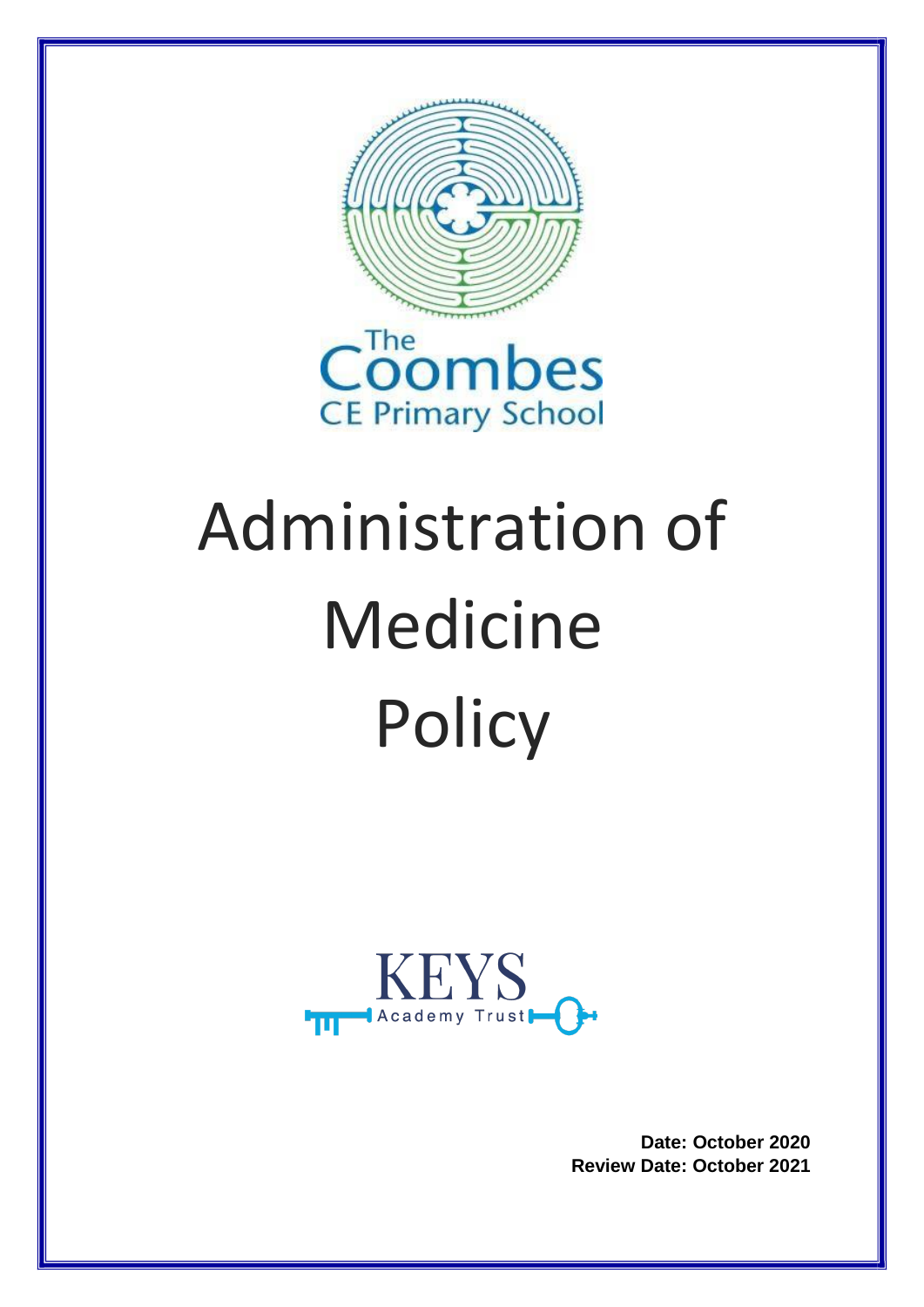# **1.0 Introduction**

Children with medical needs have the same rights of admission to school as other children. Most children will at some time have short term medical needs, e.g. completing a course of antibiotics. Others may have longer term medical needs e.g. children with epilepsy or cystic fibrosis.

Children may need medicines in particular circumstances e.g. children with inhalers for asthma or children with severe allergies e.g. nut allergies who may need an adrenaline injection. Most children with medical needs are able to attend school regularly and can take part in normal activities.

## **2.0 Support for children with medical needs**

Parents have the prime responsibility for their child's health and should provide school with information about their child's medical condition.

Information can be provided on the school application form and updated from the data collection forms sent home annually however we always welcome any information on a child's health at reception.

There is no legal duty for staff to administer medicines but all staff have a duty of care to children. All staff managing the administration of medicines and those who actually administer medicines will receive regular training and support.

## **3.0 School Policy**

Parents should administer doses of medicine in frequencies which enable them to be taken outside school hours where ever possible. Where doses of **prescribed**  medication are required to be administered within school hours, they will be administered by an appropriate adult, recorded and counter signed by a second appropriate adult using the medication log. See **Appendix A**. The written record will be kept in the main office.

Written permission must be given prior to any prescribed medicines being given to a child. **See appendix B**. This form is available from reception and must be completed in full.

For children with life threatening medical conditions, parents must provide a clear Medical Plan from their GP, from which the school will undertake a Risk Assessment. This will be written between the parent, Inclusion Leader, School Nurse and the Head Teacher prior to any medicines being administered in school. Until such time parents will be expected to administer medicines themselves. Medicines should only be taken in school when essential.

Children may not take non-prescription medicines in school. If an adult wishes for a child to be given non-prescription medicine during school hours, they must make arrangements to come to reception and the child will be released from class.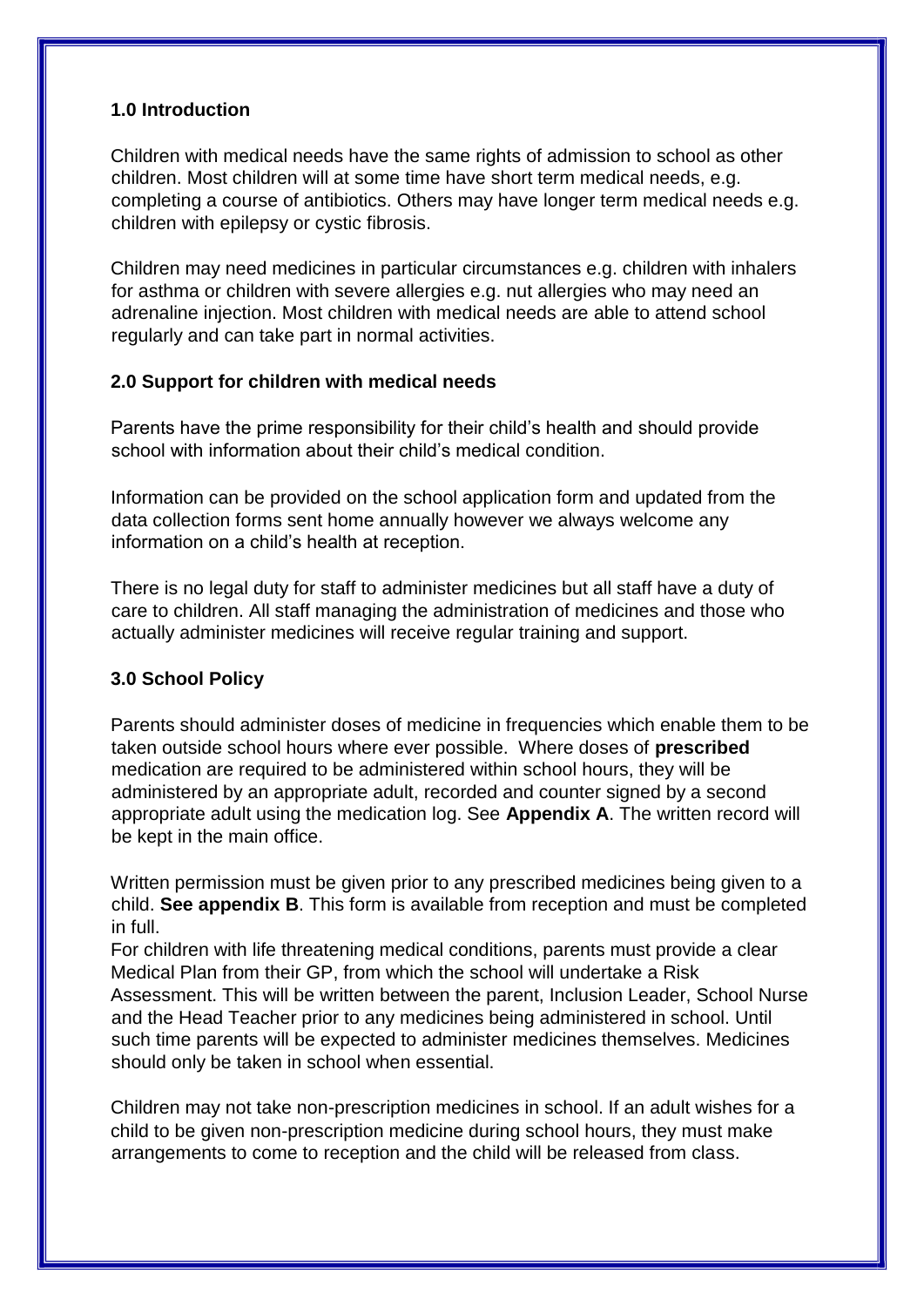The school does not have a dedicated fridge for medicine which is temperature controlled and therefore any medication requiring refrigeration cannot be held in school as it cannot guarantee its stability. In this instance parents would need to make arrangements as per non-prescription medication.

All children's medicines, inhalers and epi-pens with related authorised medication forms are kept in the office out of reach of children and clearly marked with the child's name. A record of dosage with time and date is kept in reception.

All children with specific medical needs will be identified and information will be kept in a red medical alert folder in the main reception and in each classroom. The folder will contain the name and picture of the child with details of their condition. It will contain the action to take in the event of an emergency and the emergency contact details for that child.

When children with long term medical needs such as diabetes attend a school trip a staff trained in First Aid must attend, or the child's parent. No child will be excluded from a school visit due to medical conditions.

All parents have a duty to inform school of their child's medical needs.

#### **4.0 Guidance**

School should never accept medicines that have been taken out of the container as originally dispensed nor make changes to the dosage on parental instructions. Medicines should always be provided in the original container as dispensed by the pharmacist and include the prescriber's instructions.

Staff administering medicines should do so in accordance with the prescriber's instructions and ensure that the medicine has been prescribed for the child in question. All controlled drugs must be kept in the main office out of reach of children.

All unused medicines should be returned to the parent when no longer required or out of date. Using any medication for another child is an offence. Children under 16 must never be given aspirin containing medicine unless prescribed by a doctor.

A child should know where their own medicines are stored and which member of staff has access to them and can support them. All emergency medication such as inhalers and epi-pens should be available to children at all times.

Staff should not force a child to take his or her medicine. If a child refuses to take medicine, seek advice from the Head Teacher. The parent/carer should be informed if the medicine has not been administered or taken.

Staff should not dispose of medicines; this is the parent's responsibility. All medicines should be collected by parents from reception at the end of each term.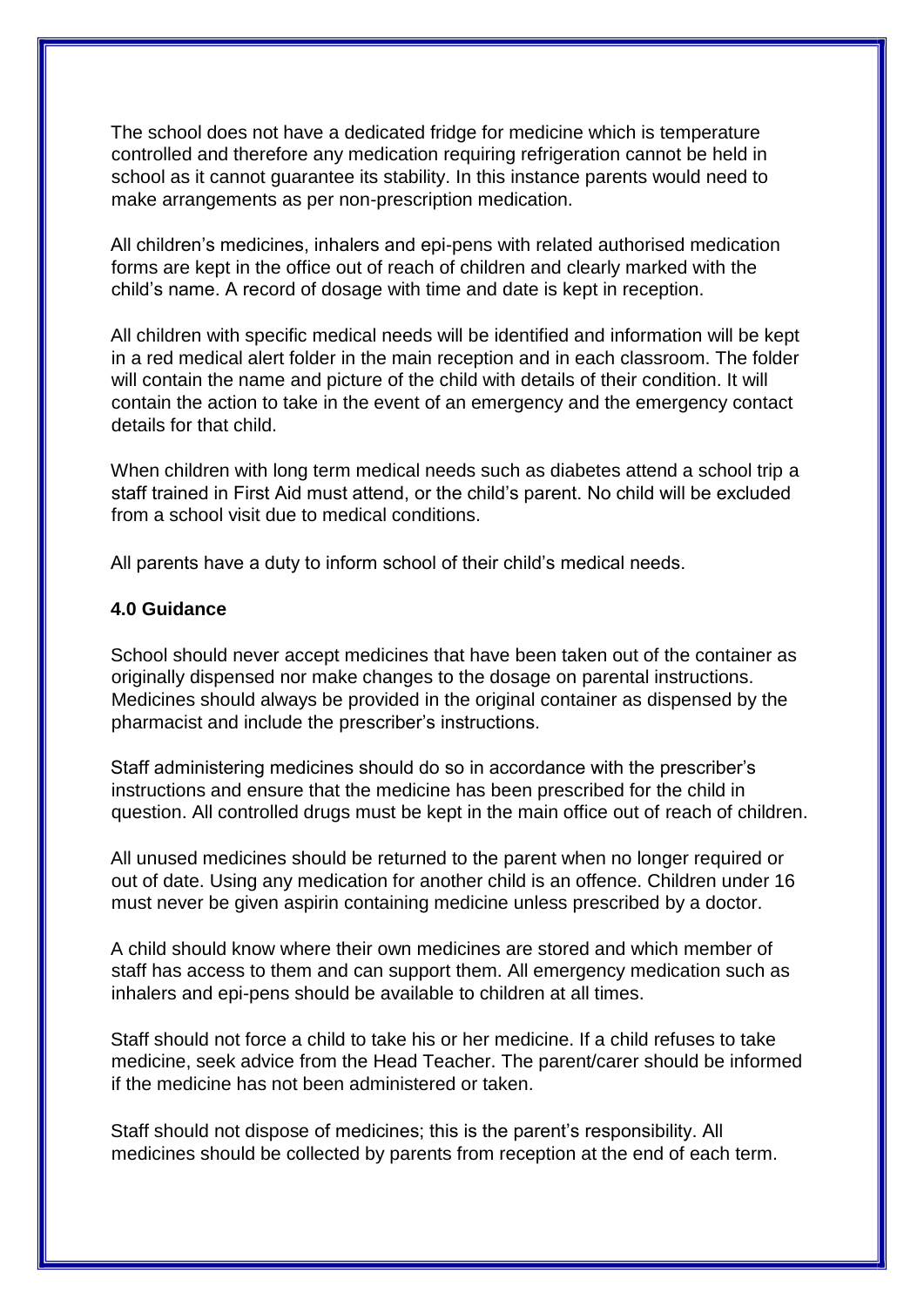# **5.0 Emergency Aid**

As part of the risk assessment for each case, staff should be aware of the arrangements in the protocol for dealing with emergencies.

#### **6.0 Confidentiality**

All medical information must be treated with confidentiality. Generally, all staff will need to be aware of the medical situation but this must be with the agreement of the parent.

Monitoring and evaluation

This policy will be monitored by the Head Teacher/Senior Leadership Team and by the Governors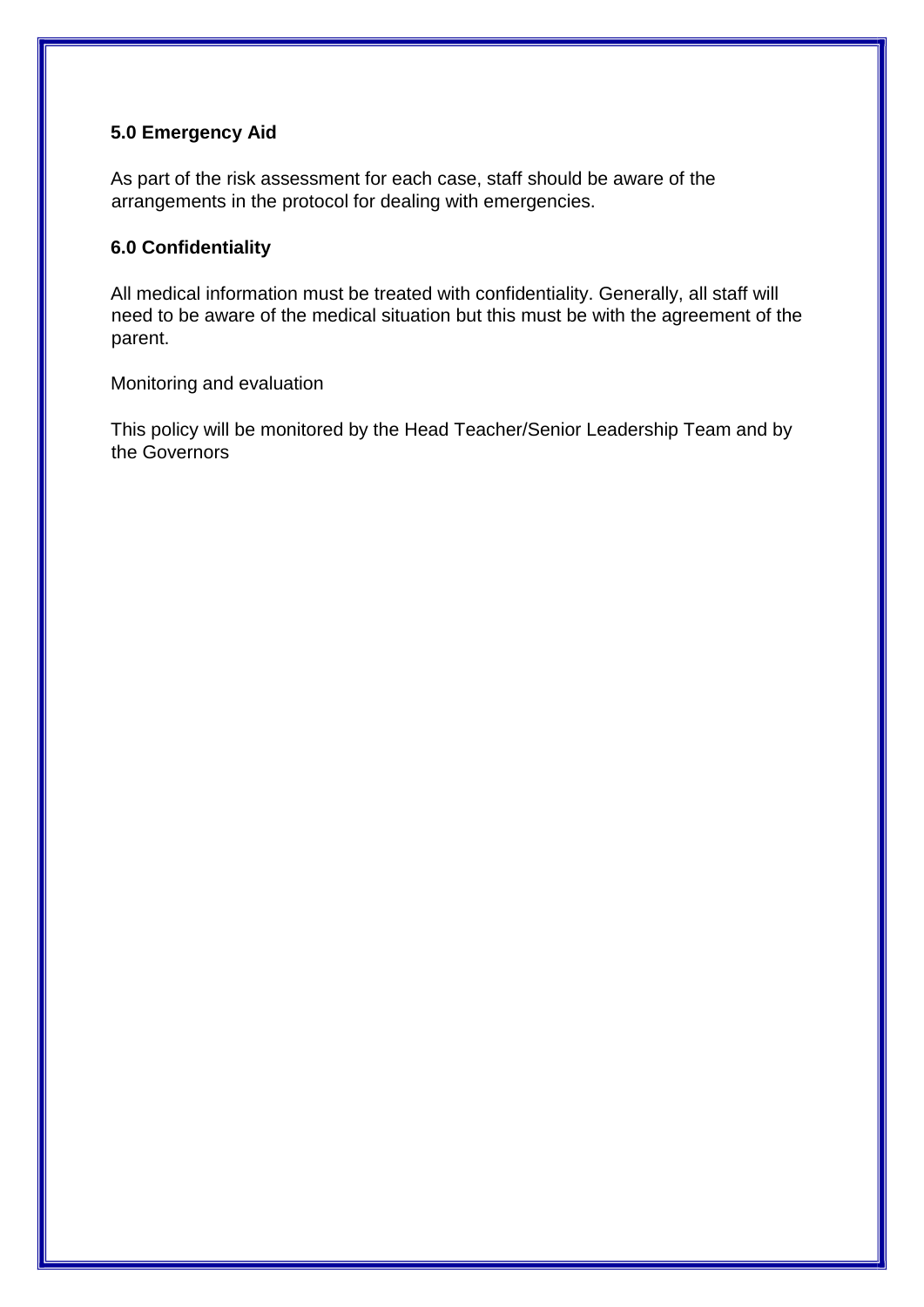**Appendix A** 

# **Medicine Administered to Pupils**

| <b>Date</b> | <b>PUPIL NAME</b> | <b>Class</b> | <b>Description / reason</b> | <b>Time</b> | Given by: | Witnessed |
|-------------|-------------------|--------------|-----------------------------|-------------|-----------|-----------|
|             |                   |              |                             |             |           | by:       |
|             |                   |              |                             |             |           |           |
|             |                   |              |                             |             |           |           |
|             |                   |              |                             |             |           |           |
|             |                   |              |                             |             |           |           |
|             |                   |              |                             |             |           |           |
|             |                   |              |                             |             |           |           |
|             |                   |              |                             |             |           |           |
|             |                   |              |                             |             |           |           |
|             |                   |              |                             |             |           |           |
|             |                   |              |                             |             |           |           |